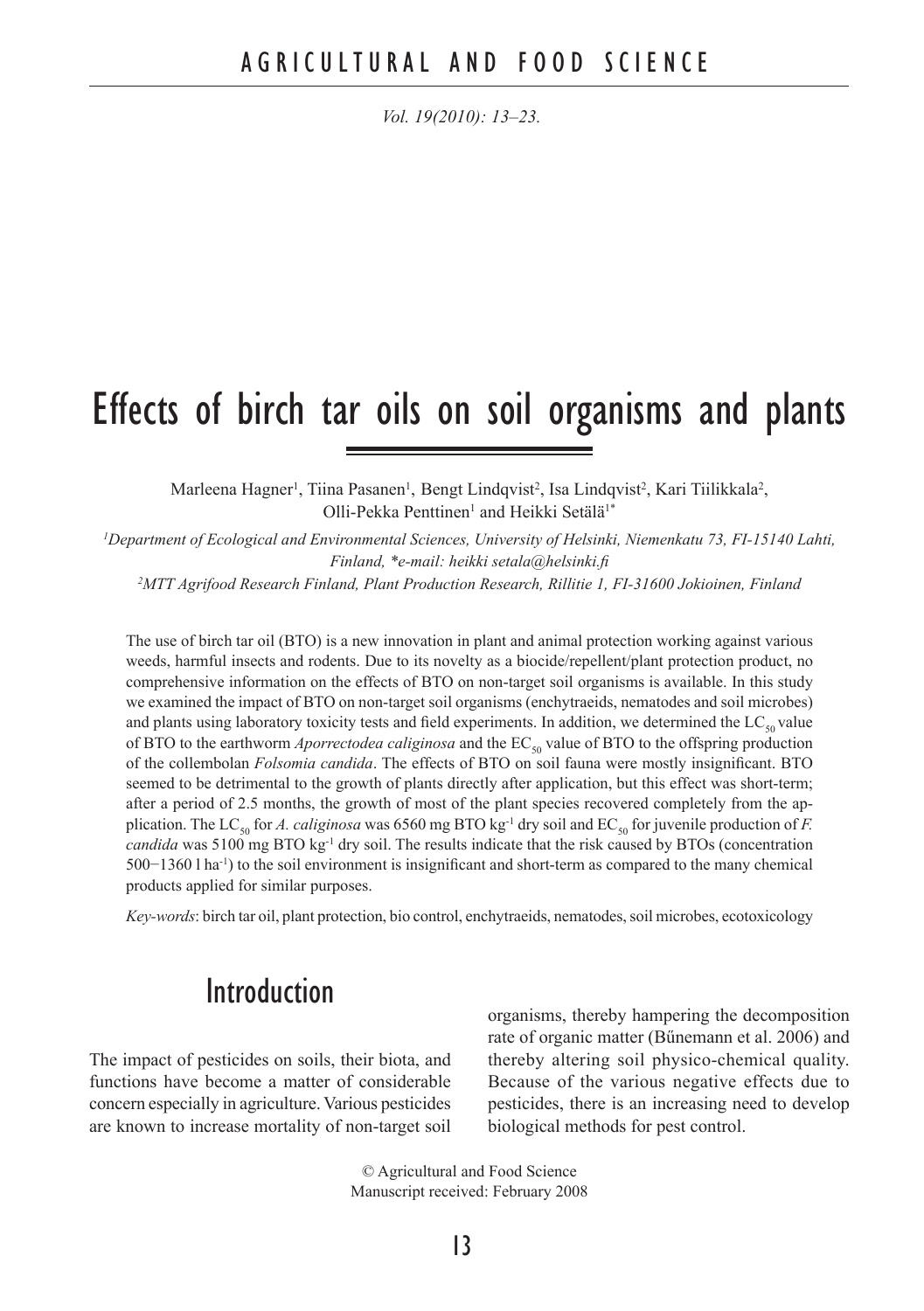Birch tar oil (BTO) is a byproduct of processing birch wood through a pyrolysis process to produce charcoal. There is ample anecdotal evidence suggesting the suitability of BTO for biocide and herbicide use, and/or repellents against insects, rodents, slugs and snails (Hagner et al. unpublished; personal observations by the authors, Hagner 2005, Hagner et al. 2010, Lindqvist et al. 2010, Salonen et al. 2008, Tiilikkala and Salonen 2008). Due to its novelty as a biological plant protection product, biocide, and repellent, and because of the high number of compounds evaporating in the pyrolysis process, no comprehensive information on the effective compounds of birch oil is available. Preliminary analyses indicate phenols to be one of the most promising groub of compounds in BTO acting as biocontrol agents, but various volatile compounds may also play a role.

According to international regulations (EU 1996), the ecotoxicological effects of chemicals on the environment are to be assessed before using chemicals in the field. To the best of our knowledge, no studies have been documented with regard to the ecotoxicological effects of BTO. In Finland large scale field experiments using biological plant protection products can not be established if the ecological effects of these products are not known. We therefore examined the general ecological effects of BTOs on target organisms before conducting the actual experiments. In the current study the effects of BTO on non-target soil organisms were tested using two kinds of birch tar oils, both derived from the same pyrolysis process: 1) BTO1, the liquid material originating during the early phase of the distillation process when the temperature remains below 380  $°C$ , and 2) BTO2, the more viscous component generating at the end of the process when temperature rises to 400  $\,^{\circ}$ C. BTO1 is effective against many weeds and insects and can be used as a herbicide and insecticide for example in potato fields (personal observation by the authors), while BTO2 has been shown to be an effective molluscicide (Hagner 2005, Linqvist et al. 2010).

This study is part of a larger research programme in which the effect of BTOs as a mollusc repellent (Lindqvist et al. 2010) and their ecotoxicological effects on both terrestrial (the current study) and aquatic (Hagner et al. 2010) organisms were investigated. Here we aimed at 1) determining the ecotoxicological effects of BTO's on non-target soil organisms and plants, and 2) to determine the lethal concentration  $(LC_{50})$  value and the no observed effect concentration (NOEC) value for the earthworm *Aporrectodea caliginosa*, and the effective concentration ( $EC_{50}$ ) value and the NOEC value for the reproduction of the springtail (collembolan), *Folsomia candida*.

### Material and methods

### Ecological effects of BTOs on non-target soil organisms and plants – field investigations

The ecotoxicological effects of BTOs on soil organisms were monitored via changes in soil fauna and plant populations. Three different groups of organisms covering various trophic levels were chosen: enchytraeid worms (mostly omnivorous), nematodes (covering several trophic positions), and soil microbes (primary decomposers). Relatively high doses of BTO1 were used in the experiments because we aimed at getting information about the highest possible risks of the substance. Further, an effective control of perennial weeds is likely to require high doses  $(1.36$  dl m<sup>-2</sup>) of this substance (Lindqvist et al., unpublished data). When used for weed control of annual crops the required dose of BTO is about one-third, and for controlling pest insects about a tenth of the dose applied for perennial grass control. In the toxicity tests we mostly applied BTO1 due to its higher viscosity which renders it use more convenient than that of BTO2.

In the first experiment, referred to as a "garden experiment",  $\sin 2$  m<sup>2</sup> plots, enclosed with wooden fences (height 30 cm), were constructed in June 2003 in the city of Lahti. The plots were established in five home gardens, each containing two replicate plots of each of the three treatments (see below).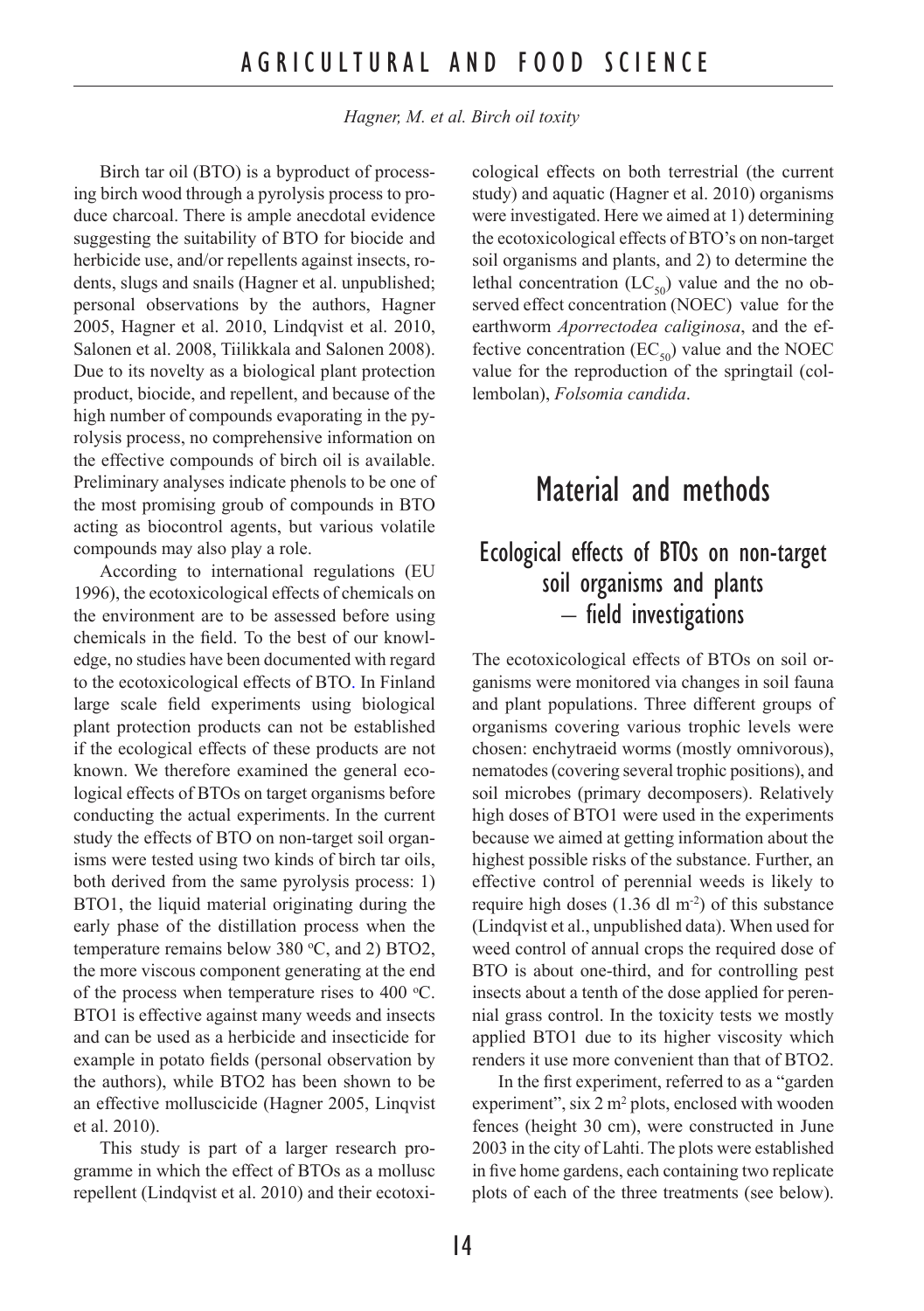No attention was paid to possible differences in soil characteristics between the study sites. Dominant plant species in the yards were *Poa* sp. and *Festuca*  sp. (Poaceae), *Taraxacum officinale* (Asteraceae) and *Trifolium repens* (Fabaceae). In one yard *Aegopodium podagraria* (Apiaceae) was abundant. Two leaf-litterbags (mesh size of 1 mm) containing 2 g (dry mass) of *Calamagrostis arundinacea*  (Poaceae) *–*leaf litter was placed in the soil to a depth of ca. 1 cm in each plot to examine the effects of BTOs on decomposition rate. Three treatments were established in each area: plots were sprayed with 1) BTO1 (corresponding to the amount of 0.5 dl m<sup>-2</sup>; n = 10), 2) BTO2 (0.5 dl m<sup>-2</sup>; n = 10) and 3) tap water  $( =$  control;  $n = 10$  in each treatment). BTOs (and water control) were sprayed on the  $2 m<sup>2</sup>$ area using a compressed air pump once at the start of the study. Because the weather during the entire study period was dry and warm, water (2 l) was sprayed weekly on to each plot. Two soil samples (Ø 5 cm, 5 cm deep) were taken from each plot at 9, 17, 38 and 70 days after establishing the experiments. The samples were stored (1−20 days; so that the mean storage time for the soils in each of the three treatment was the same) at  $5^{\circ}$ C and the numbers of nematodes and enchytraeids were counted (for methods, see below). The effect of BTOs on plants (total plant coverage %) was estimated in concurrently with taking the soil samples. At the final sampling, plants were harvested at randomly chosen  $50 \times 50$  cm<sup>2</sup> areas in each plot, identified, dried (24 h, 105  $\degree$ C) and weighed. The leaf-litter bags were removed and the contents dried (24 h, 105 °C) and weighed.

The second experiment, referred to as the "field experiment", was carried out in an experimental field in central Finland (MTT Agrifood Research Finland, Toholampi), from mid June to late July 2005. An arable field containing numerous weed species and situated between two turnip rape fields, was divided into ten contiguous plots  $(1 \text{ m} \times 2 \text{ m})$ . Five randomly chosen plots were sprayed with BTO1 (1.36 dl m<sup>-2</sup>) once at the start of the study using a compressed air pump. The control plots (n = 5) were treated with water only. The experiment was conducted over 42 days, within which time soil samples were taken at 4, 10, 20, 29 and 42 days after the initiation of the study. At each sampling time, three soil samples ( $\varnothing$  4 cm, 5 cm deep) were taken from each plot. The samples were stored in cooling boxes and transported to the laboratory for analysis of nematodes numbers, the biomass of enchytraeids, and the activity and biomass of soil microbes (for methods, see below).

#### Toxic effects of BTO1 on soil organisms and plants – mesocosm studies

Experiment 1 was established as a mesocosm study at the garden area of the Department of Ecological and Environmental Sciences, University of Helsinki, Lahti, in summer 2004. The experimental design consisted of 75 mesocosms established in 1500 ml glass jars (Ø 10 cm, height 19 cm) filled with 400 g of fresh homogenised garden soil taken from a lawn adjacent to the Departmental building. Earthworms, roots and other larger plant remains were removed from the soil. Grass (*Festuca rubra, Festuca ovina* and *Poa pratensis*) seeds were sown in the mesocosms and kept under a plastic cover in natural light and temperature conditions in the garden. The weather during the study was variable with heavy rains (cumulative rainfall during the study was 147 mm) to periods of dry and warm weather (average temperature during the study was 14.3 ºC). After a stabilisation period of one month, three treatments were established, each with five replicates: the mesocosms were treated once with: 1) 100% BTO1 (0.5 dl m-2), 2) 5% BTO1 (0.5 dl  $(m<sup>-2</sup>)$  and 3) water ( = control). We aimed at keeping the moisture content of the soil constant during the 7-week study by adding 40−80 ml of water weekly to each mesocosm. Five jars per treatment were randomly selected at day 1, 7, 20, 29 and 48 for destructive sampling in which the effects of the treatments on the numbers of nematodes, biomass of enchytraeids and microbial activity were examined. After the last sampling, the plants were uprooted, dried  $(24 h, 105 °C)$ , and weighed.

Experiment 2 was identical to the experiment 1 described above except that the former was conducted in 200 ml plastic bowls containing 100 g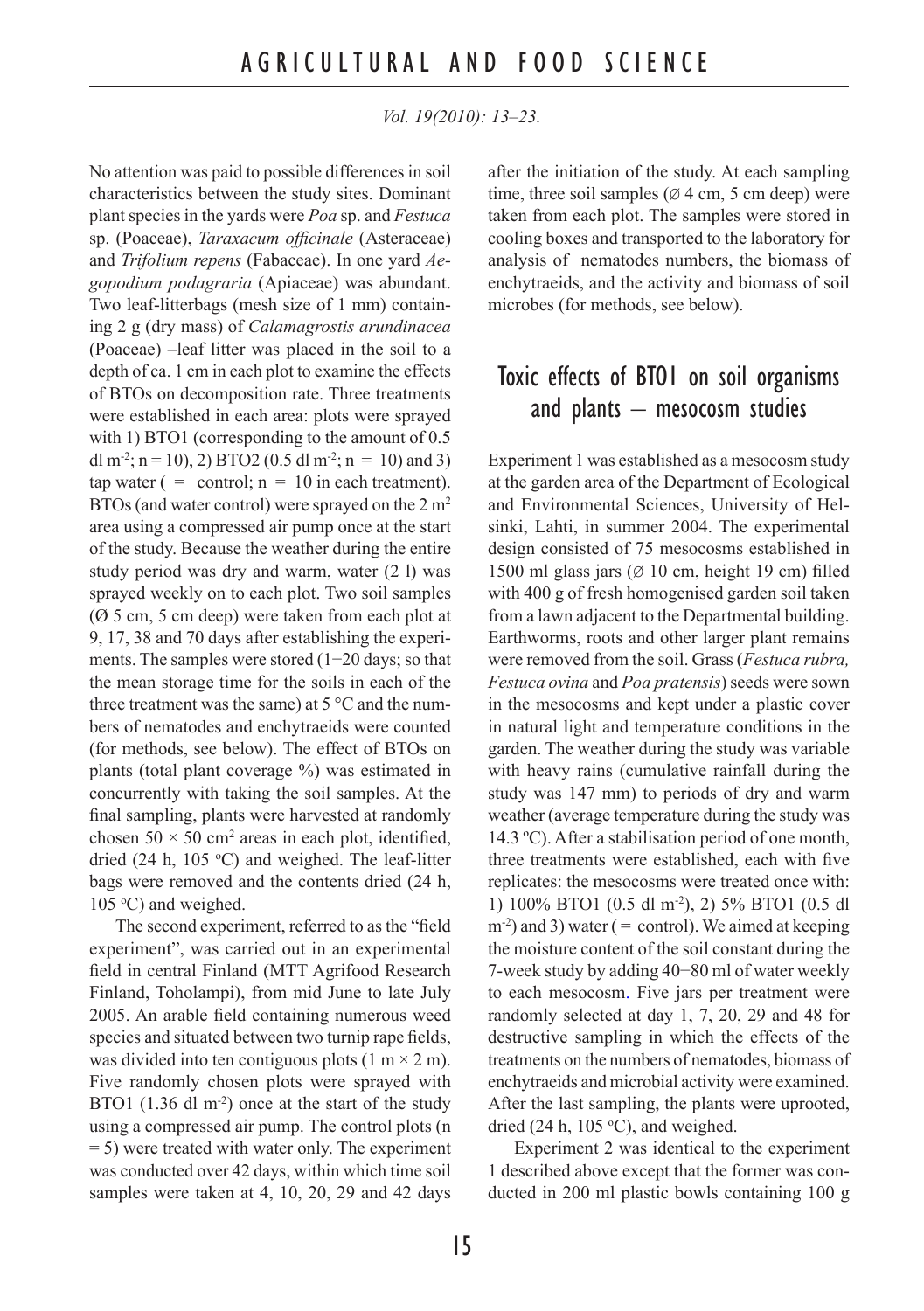moist, homogenised garden soil, and no plants were sown into the mesocosms. The mesocosms were weighted weekly and the water evaporated from the mesocosms during the 7-week study was replaced by adding tap water into the mesocosms. The bowls were kept at room temperature  $(+ 22 \degree C)$ in constant darkness.

#### Sampling of soil fauna

Nematodes were extracted from 5 g (fresh) soil samples using the wet funnel method by Sohlenius (1979), and enchytraeids were extracted from 30- 80 g soil samples using the wet funnel technique described by O'Connor (1955). The numbers of nematodes and enchytraeids were counted under a binocular microscope. In the mesocosm and field experiments the length of the enchytraeids was measured and the biomass of the different size classes was estimated using the formula described by Abrahamsen (1973). The total biomass of enchytraeids in the garden experiment was calculated using an average dry mass of 25 µg per individual (Persson et al. 1980). The corresponding average dry mass of the nematodes was 0.03 µg (Persson et al. 1980). Water content of the soil samples was determined by placing the soil into an oven (70 ˚C) for 24 hours.

### Measuring of microbial activity and biomass

Microbial activity was measured using basal respiration as an estimate. Microbial biomass was determined using the substrate induced respiration (SIR) method described by Anderson and Domsch (1978).

Basal respiration in the autotrophic (with plants) mesocosms was measured from 5 g soil samples during a period of 50 h using a respirometer (Nordgren 1988). Basal respiration in the field soil (100 g fresh soil) and in the mesocosm soil without plants were determined using EasyQuant infrared-carbon analyzer. Soils from the field site were stabilized for a period of 24 h before conducting the first measurement. Basal respiration in the mesocosms without plants was measured directly from the test jars so that an air sample was taken through a hole in the lid using the syringe from the head-space of the mesocosm. After this the hole was closed and a second air sample was taken two hours after closing the lid. Basal respiration was calculated from the difference in the amounts of  $CO<sub>2</sub>$  between the two measurements. Microbial biomass (SIR), determined only from the field soils, was quantified using the EasyQuant infrared-carbonanalyzer two hours after an application of glucose (the application was performed immediately after the second measurement).

### Toxicity tests against Aporrectodea caliginosa and Folsomia candida

The  $LC_{50}$  and NOEC values of BTO1 for the earthworm *A. caliginosa* were defined using adult individuals collected from an arable field close to the city of Lahti. In practice, *Eisenia fetida* is a standard earthworm species in terrestrial ecotoxicology tests in the EU, but in Northern Europe its occurrence is limited to sites rich in organic matter (Kula and Larink 1998). Therefore *Aporrectodea caliginosa*, a dominant endogeic earthworm species in the agro-ecosystems and grasslands (Kula and Larink 1998), was applied in the current study. The worms were maintained in the laboratory in the original field soil for a period of two weeks before the start of the experiment. The experiment was carried out according to the OECD guideline 207 (1984). Prior to the start of the experiment, BTO1, dissolved in distillate water, was mixed with artificial soil comprised of 70% coarse sand, 20% kaolinite clay and 10% finely ground *Sphagnum* peat, and adjusted to  $pH$  6.5 with  $CaCO<sub>3</sub>$ . Moisture content was adjusted to 35 % of the dry weight. The BTO1 concentrations used were 2695, 5380, 6725, 8070, 9420, 10760, 12200 and 13500 mg BTO1 kg<sup>-1</sup> dry soil (n = 4). These concentrations were selected on the basis of results obtained in preliminary tests. Control soils  $(n = 4)$  received no BTO1. For each test, 750 g of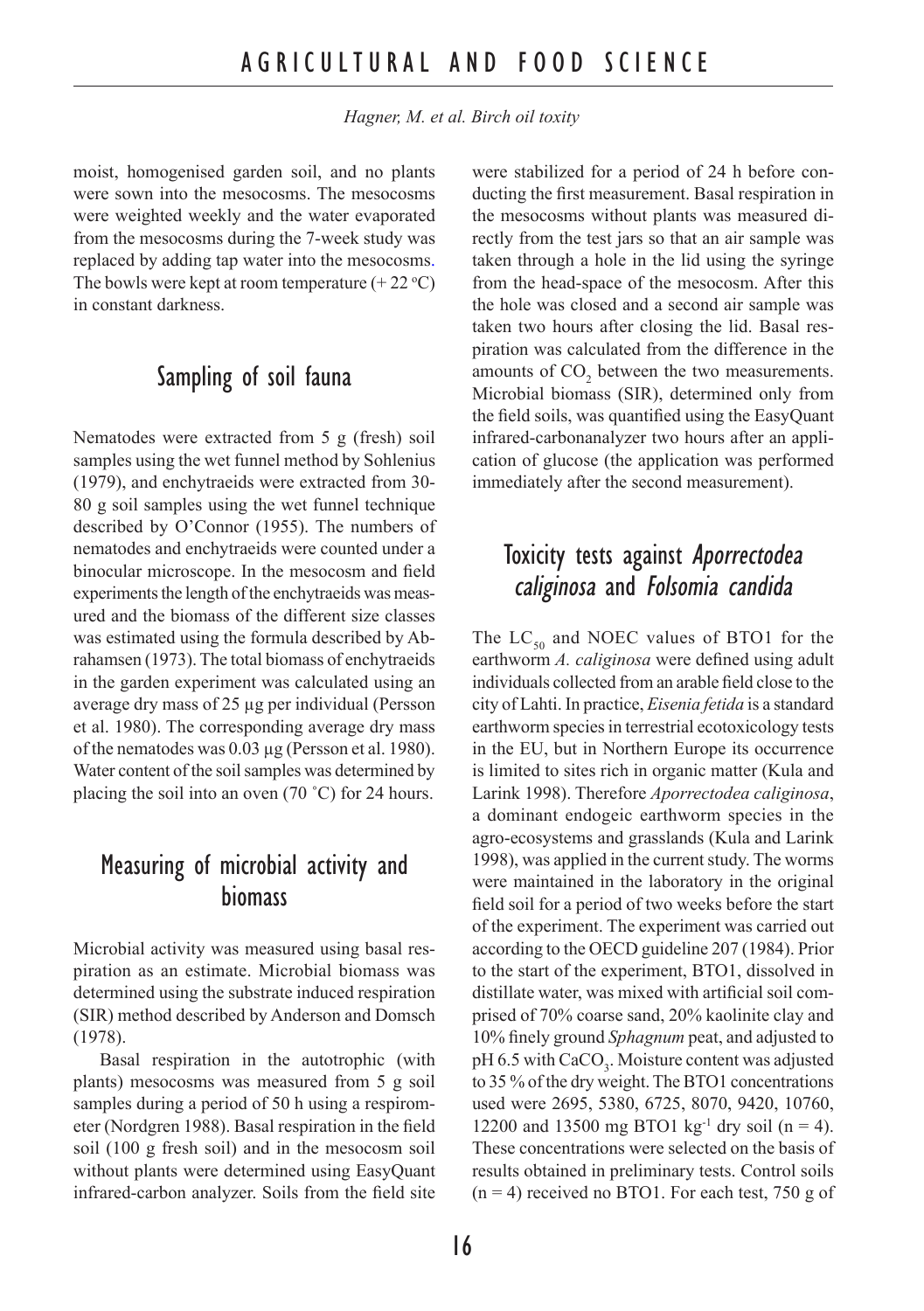the test medium was placed into each jar (vol. 1000 ml) and ten earthworms (ranging from 300 to 600 mg wet mass), which had been conditioned for 24 hours in artificial soil and then washed quickly before use, were placed on the test medium surface. The earthworms were not fed during the 2-week study. After 7 and 14 days of exposure, alive worms were removed and counted. During the exposure, the microcosms were kept in a climate cabinet  $(20\pm 1)$ °C) in continuous light to keep the photophobic earthworms in the test jars during the test.

The effect of BTO1 ( $EC_{50}$  and NOEC values) on the reproduction of springtails, *F. candida*, was determined using the protocol published by the International Standards Organization (ISO 1999). The springtails were derived from a pure culture maintained at the Department of Ecological and Environmental Sciences, University of Helsinki. The test was performed in 125 ml glass jars  $(Ø 11)$ cm, height 19 cm), each filled with 30 g (wet mass) of artificial soil (70% coarse sand, 20% kaolinite clay and 10% finely ground *Sphagnum* peat) and adjusted to pH  $5.8$  with CaCO<sub>3</sub>. The test concentrations of BTO1 were 50, 85, 140, 235, 390, 655, 1090, 1820, 3030, 5055, 8425, 14040 and 23400 mg BTO1 kg<sup>-1</sup> dry soil ( $n = 5$ ). These concentrations were selected on the basis of results obtained in preliminary tests. Control soils  $(n = 5)$  received no BTO1. BTO1 was added to the artificial soil with deionised water and the moisture content was adjusted to 25 % of the dry weight. Soils were allowed to stabilise for one day prior to the experiment. Ten springtails (10−12 days old) were introduced to each replicate microcosm, and 2 mg of dry yeast was placed on the soil surface as a diet. The lids of the microcosms were otherwise closed during the experiment but removed twice a week for aeration. Fresh yeast was added once a week. The experiment was carried out in a climate cabinet (20 °C) under a light:dark cycle (16:8 h), and conducted for 28 days thus allowing sufficient time for the springtails to lay eggs. At the end of the experiment, the soil from each microcosm was mixed with 200 ml of tap water and gently stirred. The number of springtails floating on the surface of the water was recorded.

# Statistical analysis

To test for treatment effects in the field, a repeated measures ANOVA was conducted. When interaction between the time and treatment was observed the level of one treatment was fixed and the effects of the other treatment were studied within this level using one-way ANOVA (simple-effects model) (Zar 1999). The data was not always normally distributed and the variances were sometimes heterogeneous, even after data transformation. We were interested in the BTO -induced temporal patterns in the field studies and therefore repeated-measures (not available in non-parametric test packages) model was considered to be the most appropriate analysis, despite the fact that data transformation did not improve the data and as such warrants caution when interpreting the data.

Enchytraeid and nematode data from the garden soils were analyzed using a repeated measures ANOVA with the custom-model. Custom model -option was applied when the degrees of freedom did not suffice due to the incomplete experimental design. Using this model interactions between the factors are not calculated. To find out whether application of BTO1 results in changes in the plant community composition, the Principal Component Analysis (PCA) was applied.

To detect possible differences in the numbers of soil organisms between differentially treated mesocosms, a 2-way-ANOVA was used with time and BTO-treatment as factors. Data was not always normally distributed and the variances were sometimes heterogeneous. Transformations had no effect on data. Effects on plants in the mesocosms were analyzed by one-way-ANOVA, and differences between treatments were compared using Tukey's -test.

Probit analysis was used to determine  $LC_{50}$  values for earthworms with 95% confidence intervals. The effective concentration  $(EC_{50})$  for juvenile production of *Folsomia candida* was calculated using DEBtox-package (2004). The DEBtox Growth Model was selected because it provided a better fit of reproduction data for BTO1 in *F. candida*. According to the Growth Model, the toxicant in-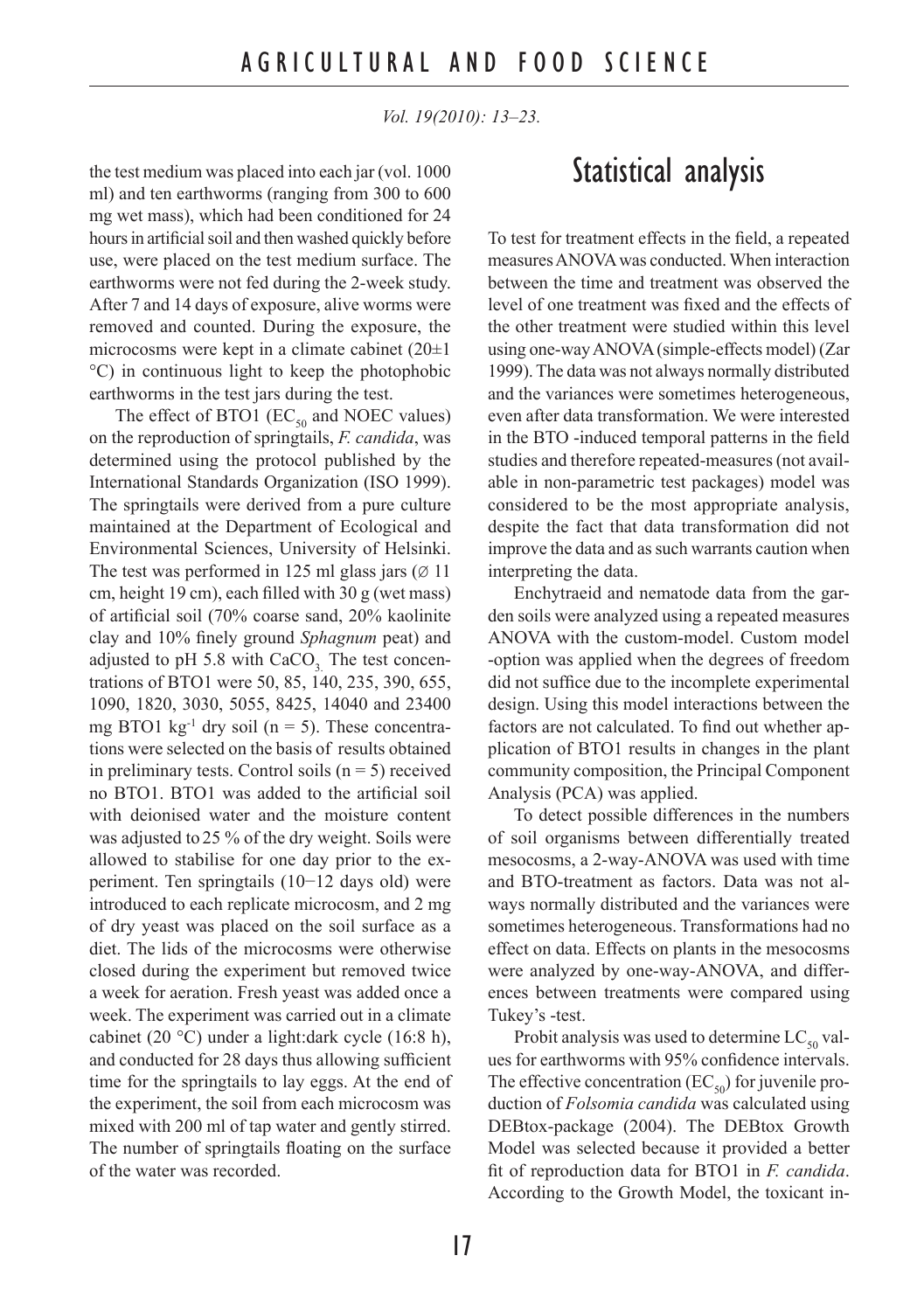fluences mother´s energy allocation on offspring production. All statistical analyses were performed using the SPSS statistical package (SPSS 1999).

### **Results**

#### Effects of BTOs on soil fauna

Birch tar oils had no consistent effects either on the numbers of enchytraeid worms in the garden soil in the city of Lahti (repeated measures ANOVA,  $p =$ 0.642), or on their biomass in the Toholampi field study (repeated measures ANOVA,  $p = 0.85$ ). The biomass of enchytraeids in garden soil varied between 1.25 and 15  $\mu$ g g<sup>-1</sup> dry soil, and their biomass in the Toholampi field study ranged from 0 to 2.5  $\mu$ g g<sup>-1</sup> dry soil. Similarly, the effect of BTO1 on the biomass of enchytraeids in the mesocosm experiments without plants (2-way-ANOVA,  $p = 0.33$ ) and with plants was insignificant (2-way-ANOVA,  $p = 0.52$ ). The biomass of enchytraeid worms in these studies ranged from 0 to 22  $\mu$ g g<sup>-1</sup> dry soil.

The numbers of nematodes did not differ significantly between the treatments either in the garden experiment (repeated measures ANOVA,  $p = 0.117$ ), or in the mesocosm experiments without plants  $(2$ -way-ANOVA,  $p = 0.52$ ), or with plants  $(2$ -way-ANOVA,  $p = 0.52$ ). In garden soil the number of nematodes fluctuated quite much being between 10.5 and 49.5 individual  $g^{-1}$  dry soil. In the mesocosm experiments with plants their numbers varied from 5.8 to 6.9 individual  $g^{-1}$  dry soil and in mesocosm without plants from 14.7 to 31.7 individual g-1 dry soil. In the Toholampi field study, the number of nematodes in BTO1 treated plots decreased at the last sampling time as compared to the control soils (ANOVA, simple effects,  $p > 0.05$ ) (Fig. 1).

BTO1 had no effect on microbial activity in the mesocosms with plants  $(2$ -way ANOVA,  $p = 0.52$ ). However, when plants were absent, microbial respiration in the mesocosms treated with 100% BTO1 increased 1 day after BTO application, being significantly higher than in the control systems and in the mesocosms treated with 5% BTO1 (Tukey, *p*  $< 0.001$ ) (Fig. 2). Similar to the mesocosm experiment without plants, the field experiment showed that microbial activity was positively affected soon after addition of BTO1 (ANOVA, simple effets, *p*  $> 0.05$ ) (Fig. 3). However, from day 9 onwards,





Fig 1. The number (mean values  $\pm$  SD, n = 5) of nematodes in the BTO1-treated (black line) and control plots (grey line) in the Toholampi field experiment



Fig 2. The effects of BTO1 treatments on the microbial activity during the mesocosms experiment without plants (mean values  $+$  SD, n = 5). Blue line = Control, black dashed line with squares  $= 5\%$  BTO1, black line with triangles =  $100\%$  BTO1.



Fig 3. The effect of BTO1 on microbial activity at the Toholampi field experiment (mean values  $+$  SD,  $n = 5$ ). Blue line  $=$  Control, black line  $=$  BTO treated plots.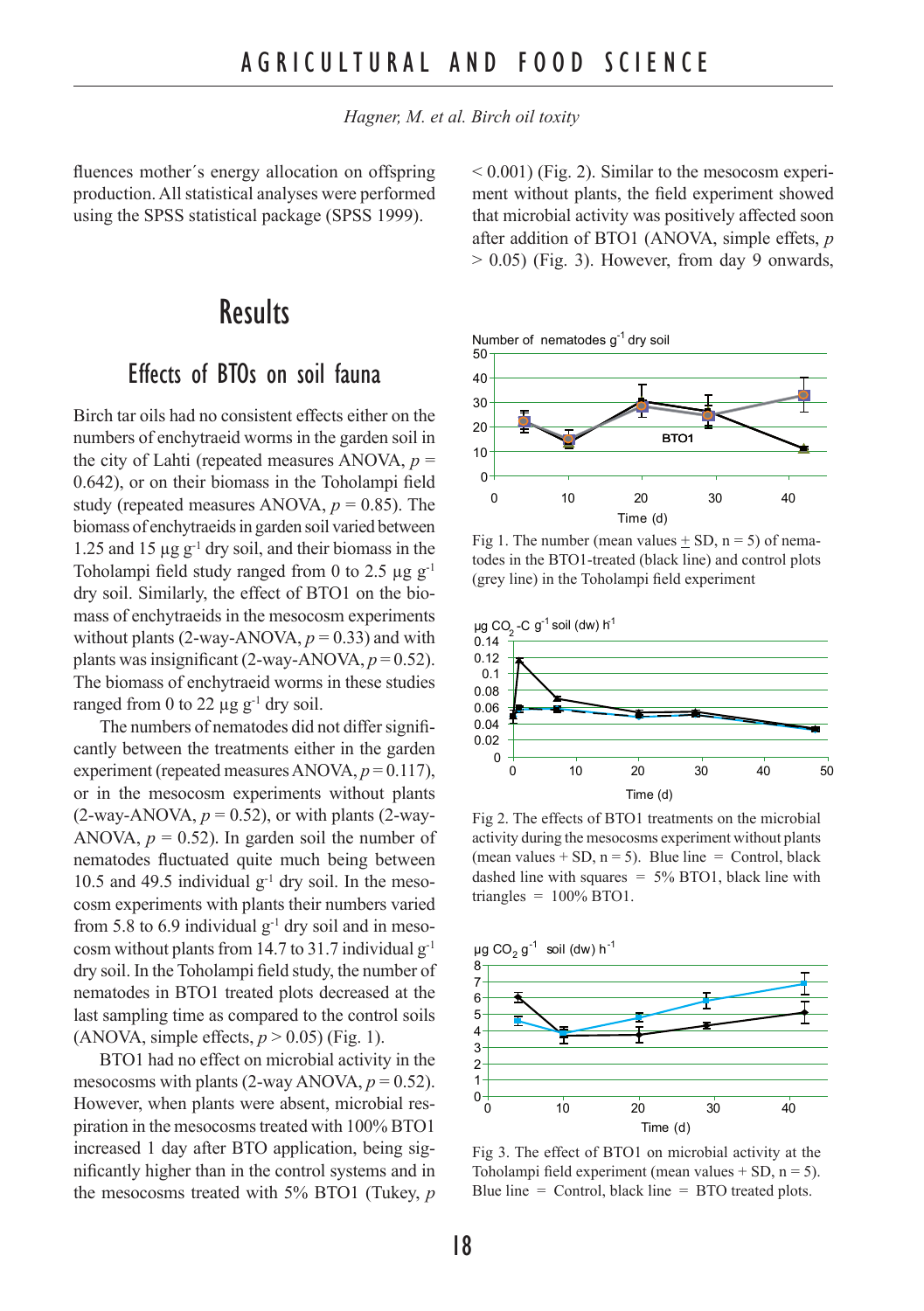the influence of BTO1 on microbial activity was negative (ANOVA, simple effects,  $p > 0.05$ ) (Fig. 3) and BTO1 had no effect on microbial biomass at any sampling time (repeated measures ANOVA,  $p = 0.38$ ).

There was a rapid loss in leaf-litter mass during the garden experiment with no significant difference between the treatments (ANOVA,  $p = 0.384$ ). After 2.5 months, approximately 60% of the initial litter mass remained in the leaf-litter bags.

#### Effects of BTOs on plants

Plants showed signs of stress and began to wither immediately after BTO applications. In the garden plots, 40% and 60% of the total coverage of the plants withered within the first day of BTO1 and BTO2 application, respectively. However, plants started to recover one month after BTO treatments, and after 2.5 months no difference in plant biomass between the variously treated plots was observed (ANOVA, *p* = 0.532). *Aegopodium podagraria* made an exception; only a fraction (5 % of total coverage) recovered in BTO2 treated plots, and 40% in BTO1 treated plots. Birch tar oils affected neither plant community composition nor plant species diversity as depicted from the results of the PCA analysis (results of the PCA-analysis not shown). The number of plant taxa varied between 2 and 14 at the experimental plots.

In mesocosms with plants, 100% BTO1 had a negative effect (Tukey test,  $p = 0.01$ ) on plant biomass: 50 days after application, the biomass of 100% BTO1-treated plants was 84% less than in the control mesocosms. Application of 5% BTO1 showed no consistent effects on plant biomass production (Tukey test,  $p = 0.76$ ).

### $EC_{50}$ -values for collembolas and earthworms

In *F. candida*  $EC_{50}$ -value for juvenile production was 5100 mg BTO1 kg-1 dry weight soil (S.D. 1280 mg  $kg^{-1}$ ) (Fig. 4). No mortality (NOEC = no observed effect concentration) occurred at 3033 mg BTO kg-1 dry weight soil. Soil pH was variable during the treatment: at the beginning of the test it varied between 5.8 (controls) and 4.5 (23400 mg BTO  $kg^{-1}$  dry weight) (soil pH was not adjusted between treatments). The mortality in the control jars was low and the animals reproduced during the test. At highest test concentrations (8425−23400 mg BTO1 kg-1 dry soil), all springtails died. Variation in reproduction in controls did not exceed 30%.

In the earthworm test 14-day  $LC_{50}$  for *Aporrectodea caliginosa* was 6560 mg BTO kg-1 dry weight (95% confidence limits 6323-6834 mg BTO kg-1 dry weight) (Fig. 5). NOEC value was 2694 mg BTO kg-1 dry weight. There was no mortality in the control jars.



Fig 4. Chronic toxicity of BTO1 to F. candida adults ( $=$ lines with squares) and offspring ( = lines with circles).



Fig 5. Survival rate of the earthworm *A. caliginosa* as a function of concentrations of BTO1 after  $7$  ( $=$  lines with circles) and  $14$  ( = lines with squares) day exposure.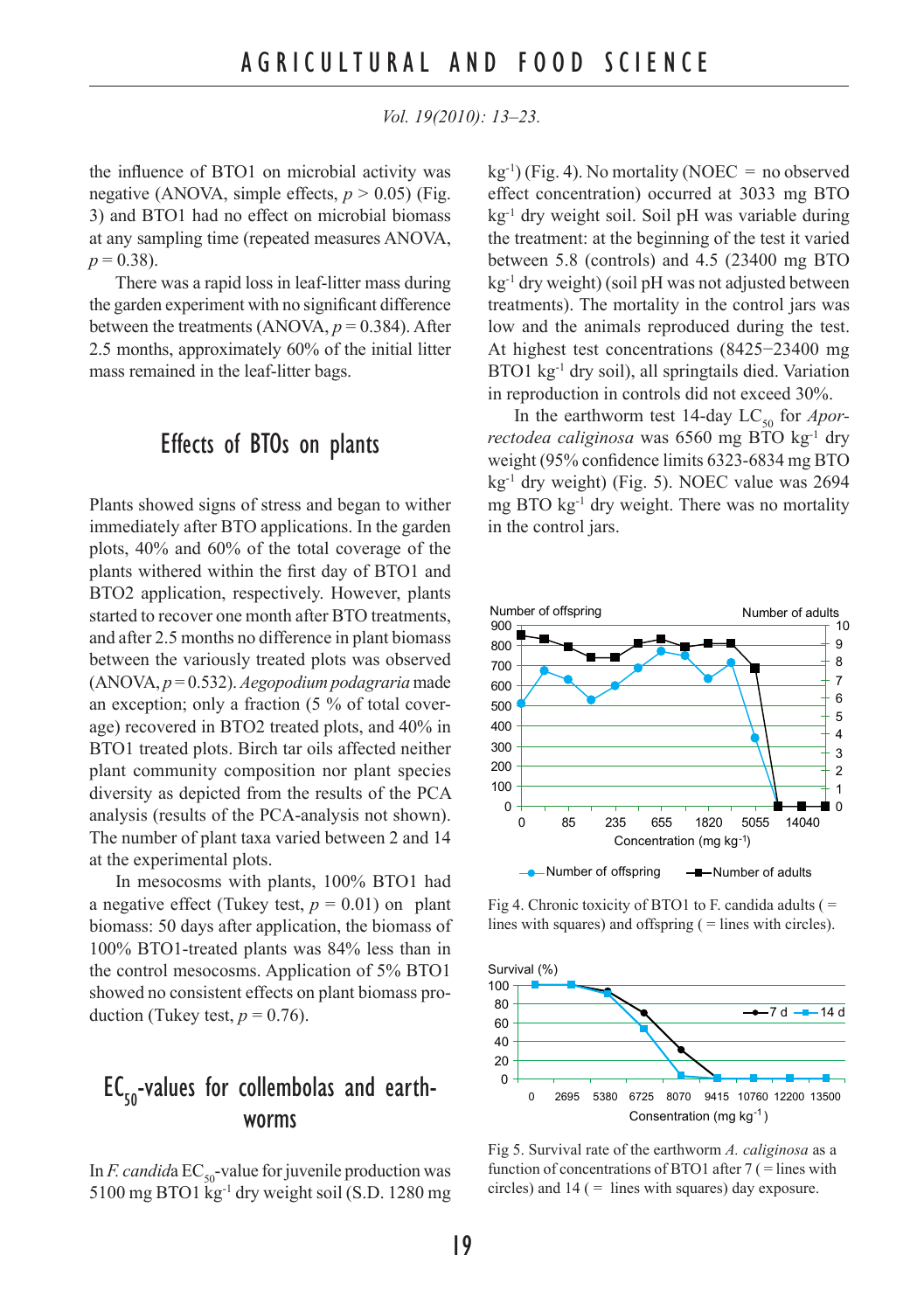# **Discussion**

#### Field tests

Enchytraeid worms, nematodes, soil microbes, earthworms and springtails were selected as test biota because they fullfill several criteria required for toxicity tests. They are present in a wide range of ecosystems, occur abundantly, play a key role in the functioning of the soil ecosystem, are easy to use, collect and culture, come into contact with a variety of stress factors (the soil solution, the solid phase, and the gaseous phase in soil), and are sensitive to environmental stresses (Didden and Römbke 2001, Römbke and Moser 2002, Schloter et al. 2003). Importantly, changes in the soil faunal community composition has been shown to markedly affect e.g. microbial and plant biomass and community composition, thereby controlling the functioning of the entire ecosystem (Bradford et al. 2002, Wardle et al. 2004).

BTOs proved to have a clear negative influence on plant biomass and species diversity in the home gardens, but this effect was short-term. *Aegopodium podagraria,* however, proved to be a sensitive species to BTOs with a poor recovery rate during the growing season. This species is a common, fastgrowing weed in gardens that has hitherto been tedious to control. The reason for the sensitivity of *A. podagraria* to BTOs remains open.

In the mesocosm experiment established under a plastic shelter, 100% BTO1 imposed a clear negative effect on the biomass of plants which continued up to 50 days post application. It is highly likely that the efficacy of BTO1 was reduced under field conditions due to rain and solar radiation, which can explain the differences between the field (open sky) and mesocosm (plastic roof) experiments.

BTO1 had no consistent effects on soil microbial biomass. Interestingly, both laboratory and field experiments suggest 100 % BTO1 having a positive effect on microbial activity immediately after application. This is often a typical reaction when added resources are rapidly consumed by microbes (Meli et al. 2003). BTOs, being composed of numerous chemical compounds, supposedly include substances that are readily available for soil microbes. On the other hand, the enhanced respiration activity can, at least partly, be explainable by the so-called "gasping-effect", whereby toxic compounds enhance soil respiration but not microbial growth (Bååth 1989, Connell et al. 1999).

In the Toholampi field experiment, BTO1 had a negative influence on soil microbial activity in the last samplings. As depicted from the SIR results, BTO1 did not reduce microbial biomass. This can result from the withering of the plants in the BTOtreated plots. There is an increasing amount of evidence suggesting that the structure and activity of soil food webs can, by large part, be controlled by the living plant community (Wardle 2002, Bardgett 2005) regulating, for example, an amount of certain organic compounds in the soil by root excretion (Smolander and Priha 2003, Wardle et al. 2004). We hypothesize that in the BTO-treated plots in Toholampi, a decreased amount of root excudates by the dead/wilting plants lead to drastically reduced nutritional resources for the soil microflora causing the microbes to enter into a dormant state (Martikainen 2003). This negative effect is, however, likely to be short-term due to the resource input by the dead plant biomass later on in the growing season.

BTOs appeared to have little effect on enchytraeid worms and nematodes. This result was unexpected as both enchytraeids and nematodes are indirectly influenced by changes taking place above the ground (Wardle et al. 2004). The drastic changes by BTOs in the primary producers should therefore have cascaded down to the soil food web. That this proved not to be the case suggests that nematodes (as a group) and enchytraeid worms are less dependent on dead organic matter than on root exudates produced by living plants. Because BTOs had no effect on the survival of enchytraeids which are commonly considered as sensitive (Salminen and Haimi 1999, Salminen and Haimi 2001) keystone species (Huhta et al. 1998) living in the soil surface layer (Nurminen 1967), the direct and indirect effects of BTOs to soil food-webs appear insignificant.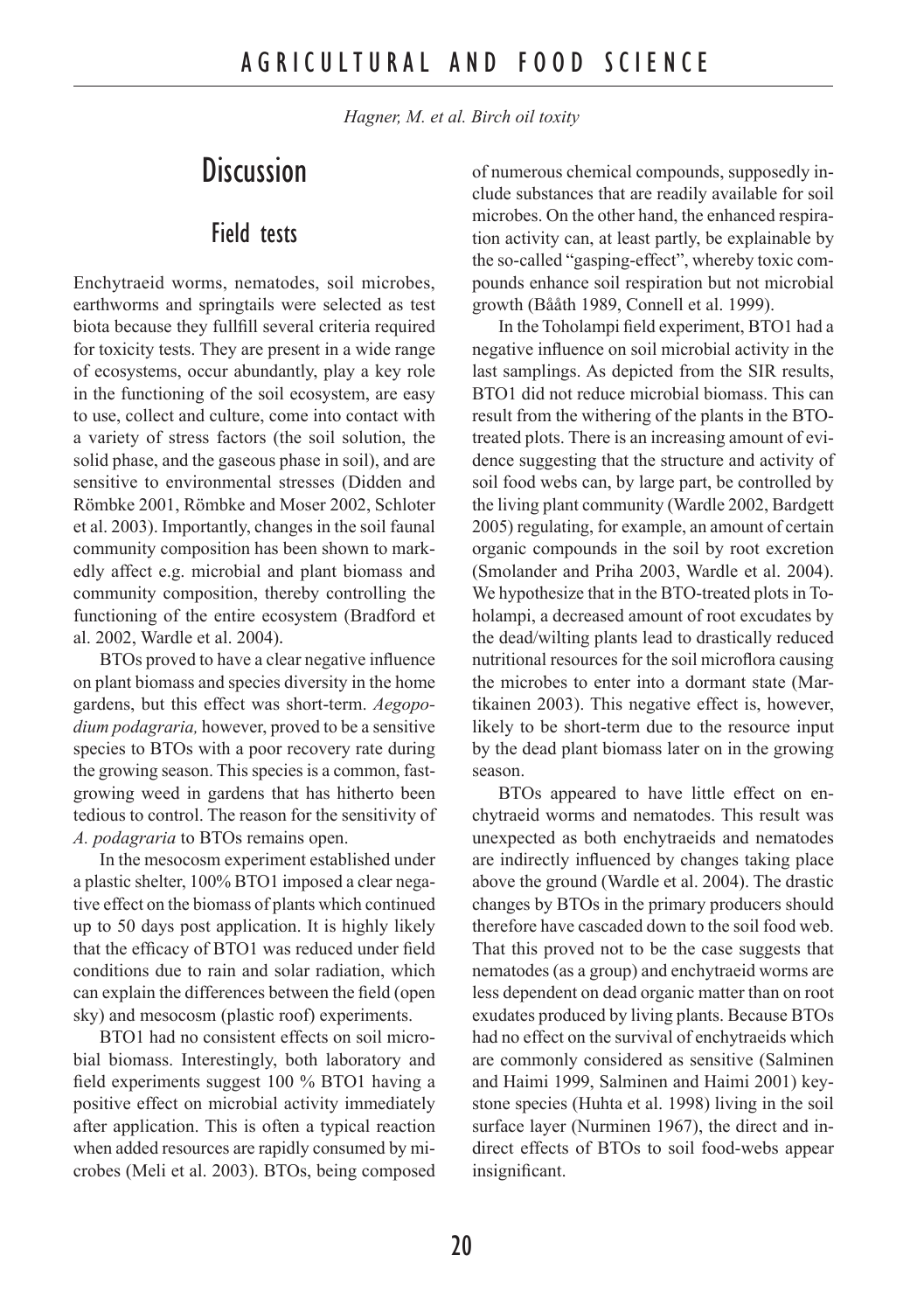#### Toxicity tests

Earthworms are widely used in laboratory toxicity tests because of their important role in ecosystems and sensitivity to numerous chemical stressors (Didden and Römbke 2001). The  $LC_{50}$  (14 d) of BTO1 for *Aporrectodea caliginosa* was 6560 mg BTO1 kg-1 dry soil. Most OECD countries follow the classification system where  $LC_{50}$ -values being  $> 1000$  mg kg<sup>-1</sup> (kg of dry soil weight) indicate pesticides to be practically nontoxic for earthworms (OECD 2003). The LC<sub>50</sub> of BTO1 to *Aporrectodea caliginosa* was over six times higher. As far as we know, literature values for the toxicity of BTO1 in other species are not available for comparison. In general, the LC50 values are not comparable in experiments conducted on different experimental conditions and on different time scales. In the present study, the acute toxicity was within range of LC50 values reported in the literature indicating low toxicity of a single chemical (Russom et al. 1997).

Springtails are present in most soil habitats at densities of up to  $10^4 - 10^5$  m<sup>-2</sup> (Petersen and Luxton 1982) and play a vital role in the decomposition of organic material (Cragg and Bardgett 2001). The species *F. candida* is commonly applied as a test organism for estimating the effects of chemicals on non-target organisms (Fountain and Hopkin 2005) and it is among the most sensitive springtails to an array of chemicals (Chernova et al. 1995). The  $EC_{50}$  for the inhibition of juvenile production of *F*. *candida* was 5100 mg BTO1 kg-1 dry soil.

Although the clear negative impact of this mixture on both the lethality of earthworms and the reproduction of collembolas was seen, the observed response is attributed to the combination of chemicals present in BTO1 and evidently the responses were not correlated with concentration of the main component producing toxicity. In theory, if a single chemical from the BTO1 mixture has a prominent lipophilicity and specific target site, it can alone give rise to the observed responses.

In the field, BTO1 acts as a non-selective herbicide by destroying virtually all growth of the aboveground parts of plants. Therefore, BTO treatments should be done before the emergence of cultivated seedlings. We have ample anecdotal evidence suggesting the suitability of BTO1 as a herbicide, for example in potato and carrot fields, and in the row width of berry shrubs and fruit trees.

To conclude, birch tar oils appeared to have no consistent, direct negative effects on enchytraeid worms, nematodes or soil microbial biomass when used at concentrations between 500-1360 l ha<sup>-1</sup>. Instead, 100 % BTO1 (500-1360 l ha<sup>-1</sup>) showed a positive effect on microbial activity immediately after application, suggesting that easily utilized substances in BTO1 were rapidly consumed by microbes. Futhermore, the high  $LC_{50}$  value for the earthworm *A. caliginosa* indicates BTO1 to be practically nontoxic to earthworms. Altogether the risks caused by BTO1 in the soil environment are insignificant and short-term as compared to the many of chemical products applied for similar purposes.

In spite of the low environmental risks shown in this study a thorough investigation of the chemical composition of BTO is required. Although BTO is included in the worldwide substance database (CAS number 8001−88−5, American Chemical Society 2007), knowledge of the chemical composition of BTO is essential also for the EU registration of BTO as a biological plant protection product.

*Acknowledgements.* We are grateful to Asko Riihelä from the Lahti Region Environmental Service for finding the experimental sites for our studies. We warmly thank all the people who gave us permission to conduct experiments in their home yards.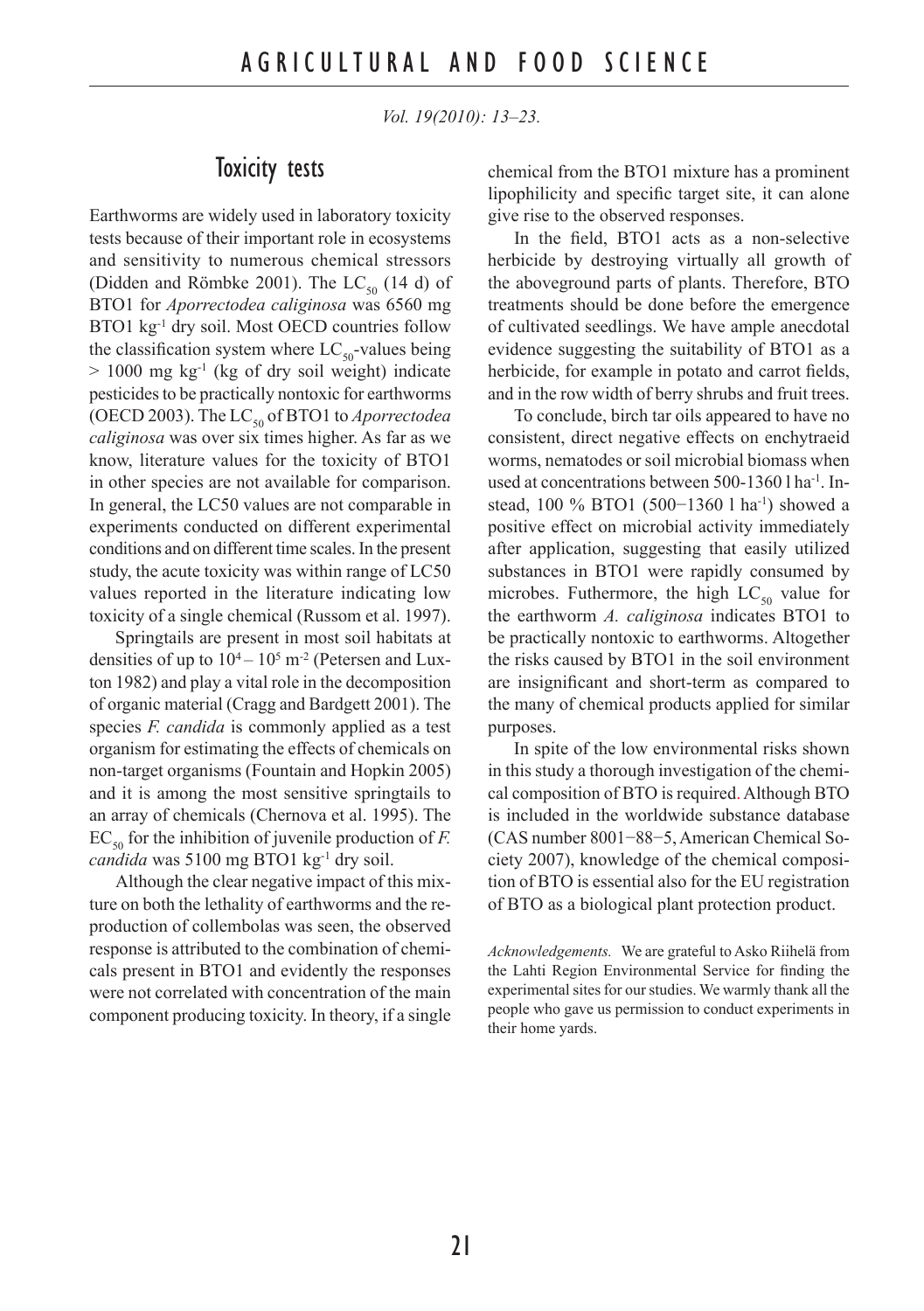## References

- Abrahamsen, G. 1973. Studies of body-volume, body-surface area, density and live weight of Enchytraeidae (Oligocaheta). *Pedobiologia* 13: 6−15.
- American Chemical Society 2007: Homepage. Update (29 Apri4.209). Cite (13 June 209). Available on the internet: http://www.cas.org/expertise/cascontent/registry/regsyst.html?WT.mc\_id = casrn708&WT.srch = 1.
- Anderson, J.P.E. & Domsch, K.H. 1978. A physiological method for the quantitative measurement of microbial biomass in soils. *Soil Biology and Biochemistry* 10: 215−221.
- Bardgett, R.D. 2005. *The biology of soil: a community and ecosystem approach*. Oxford University Press. 242 p.
- Bradford, M.A., Jones, T.H., Bardgett, R.D., Black, H.I.J., Boag, B., Bonkowski, M., Cook, R., Eggers, T., Gange, A.C., Grayston, S.J., Kandeler, E., McCaig, A.E., Newington, J.E., Prosser, J.I., Setälä, H., Staddon, P.L., Tordoff, G.M., Tscherko, D. & Lawton, J.H. 2002. Impacts of soil faunal community composition on model grassland ecosystems. Science 298: 615−618.
- Bűnemann, E.K., Schwenke, G.D. & Van Zwieten, L. 2006. Impact of agricultural inputs on soil organisms – a review. *Australian Journal of Soil Research* 44: 379−406.
- Bååth, E. 1989. Effects of heavy metals in soil on microbial processes and populations: A review. *Water, Air, and Soil Pollution* 47: 335−379.
- Chernova, N.M., Balabina, I.P. & Ponomareva, O.N. 1995. Changes in population growth rate of sprintails (Collembola) under the influence of herbicides*. Polskie Pismo Entomoogiczne* 64: 91−98.
- Connell, D., Lam, D., Richardson, B. & Wu, R. 1999. *Introduction to ecotoxicology*. Blackwell Publishing. United Kingdom. 170 p.
- Cragg, R.G. & Bardgett, R.D. 2001. How changes in soil faunal diversity and composition within a tropic group influence decomposition processes. *Soil Biology and Biochemistry* 33: 2073−2081.
- DEBtox, 2004. Publication v2.0. Department of Theoretical Biology, Vrije Universitet, Amsterdam, Netherlands.
- Didden, W. & Römbke, J. 2001. Enchytraeids as indicator organisms for chemical stress in terrestrial ecosystems. *Ecotoxicology and Environmental Safety* 50: 25−43.
- EU (European Union) 1996. Technical guidance documents in support of the Commission Directive 93/67/ EEC on risk assessment for new notified substances and the Commission Regulation (EC) 1488/94 on risk assessment for existing substances, Brussels, Belgium.
- Fountain, M.T. & Hopkin, S.P. 2005. *Folsomia candida* (Collembola): A "standard" soil arthropod. *Annual Review of Entomology* 50: 201−222.
- Hagner, M. 2005. Koivutisle torjunta-aineena: vaikutukset lehtokotiloon (*Arianta arbustorum*) ja maaperään (in Finnish). *Masters thesis*. University of Helsinki. Department of Ecological and Environmental Sciences. 39 p.
- Hagner, M., Penttinen, O-P., Pasanen, T., Tiilikkala, K. & Setälä, H. 2010. Acute toxicity of birch tar oil on aquatic organisms. *Agricultural and Food Science* 19: 24–33.
- Huhta, V., Persson, T. & Setälä, H. 1998. Functional implications of soil fauna diversity in boreal forests*. Applied*

*Soil Ecology* 10: 277−288.

- ISO 1999. Soil quality-inhibition of reproduction of Collembola (*Folsomia candida*) by soil pollutants*. Rep. No. ISO 11267:1999*(E). Geneva. 16 p.
- Kula, H. & Larink, O. 1998. Tests on the earthworms *Eisenia fetida* and *Aporrectodea caliginosa.* In: Løkke, H. & van Gestel, C. A. M. (ed.) *Handbook of soil invertebrate toxicity tests.* John Wiley & Sons Ltd, Chichester. p. 95−112.
- Lindqvist, I., Lindqvist, B., Tiilikkala, K., Hagner, M., Penttinen,O-P., Pasanen. T. & Setälä, H. 2010. Birch tar oil is an effective mollusc repellent: field and laboratory experiments using *Arianta arbustorum* (Gastropoda: Helicidae) and *Arion lusitanicus* (Gastropoda: Arionidae). *Agricultural and Food Science* 19: 1–12.
- Martikainen, P. 2003. Metsämaan mikrobisto –In: Mälkönen, E. (ed.), *Metsämaa ja sen hoito* (in Finnish). Karisto, Hämeenlinna. p. 101−114.
- Meli, S.M., Badalucco, L., English, L.C. & Hopkins, D.W. 2003. Respiratory responses of soil micro-organisms to simple and complex organic substrates. *Biology and Fertility of Soils* 37: 96−101.
- Nordgren, A. 1988. Apparatus for the continuous longterm monitory of soil respiration rate in a large number of samples. *Soil Biology and Biochemistry* 20: 955−957.
- Nurminen, M. 1967. Ecology of enchytraeids (Oligochaeta) in Finnish coniferous forest soil. *Annales Zoologici Fennici* 4: 147−157.
- O'Connor, F. B. 1955. Extraction of enchytraeid worms from a coniferous forest soil. *Nature* 175: 815−816.
- OECD 1984. *OECD guideline for testing of chemicals. No. 207.* "Earthworm, Acute Toxicity Tests". Paris. Organization for Economic Development. 9 p.
- OECD 2003. *OECD environmemt, health and safety publications.* Series on pesticides, No. 15. Persistent, bioaccumulative, and toxic pesticides in OECD member countries. 67 p.
- Persson, T., Clarholm M., Lundkvist, H., Söderström, B. & Sohlenius B. 1980. Trophic structure, biomass dynamics and carbon metabolism in a Scots pine forest. − In: Persson T (ed.), *Structure and function of northern coniferous forest* − *an ecosystem study*. *Ecol Bull (Stockholm)* 23: 419−459.
- Petersen, H. & Luxton, M. 1982. A comparative analysis of soil fauna populations and their role in decomposition processes. *Oikos* 39: 288−388.
- Russom, C.L., Bradbury, S.P., Broderius, S.J., Hammermeister, D.E. & Drummond, R.A. 1997. Predicting modes of toxic action from chemical structure: acute toxicity in the fathead minnow (Pimephales promelas). Environmental Toxicology and Chemistry 16: 948−967.
- Römbke, J. & Moser, T. 2002. Validating the enchytraeid reproduction test: organisation and results of an international ringtest. *Chemosphere* 46: 1117−1140.
- Salminen, J. & Haimi, J. 1999. Horizontal distribution of copper, nickel and enchytraeid worms in polluted soil. Environmental pollution 104: 351−358.
- Salminen, J. & Haimi, J. 2001. Life history and spatial distribution of the enchytraeid worm *Cognettia sphagnetorum* (Oligochaeta) in metal-polluted soil: below-ground sink-source population dynamics? *Environmental Toxicology and Chemistry* 20: 1993−1999.
- Salonen, J., Tiilikkala, K., Ruuttunen, P., Lindqvist, I. & Lindqvist, B. 2008. Birch Tar Oil: A Potential Herbicide